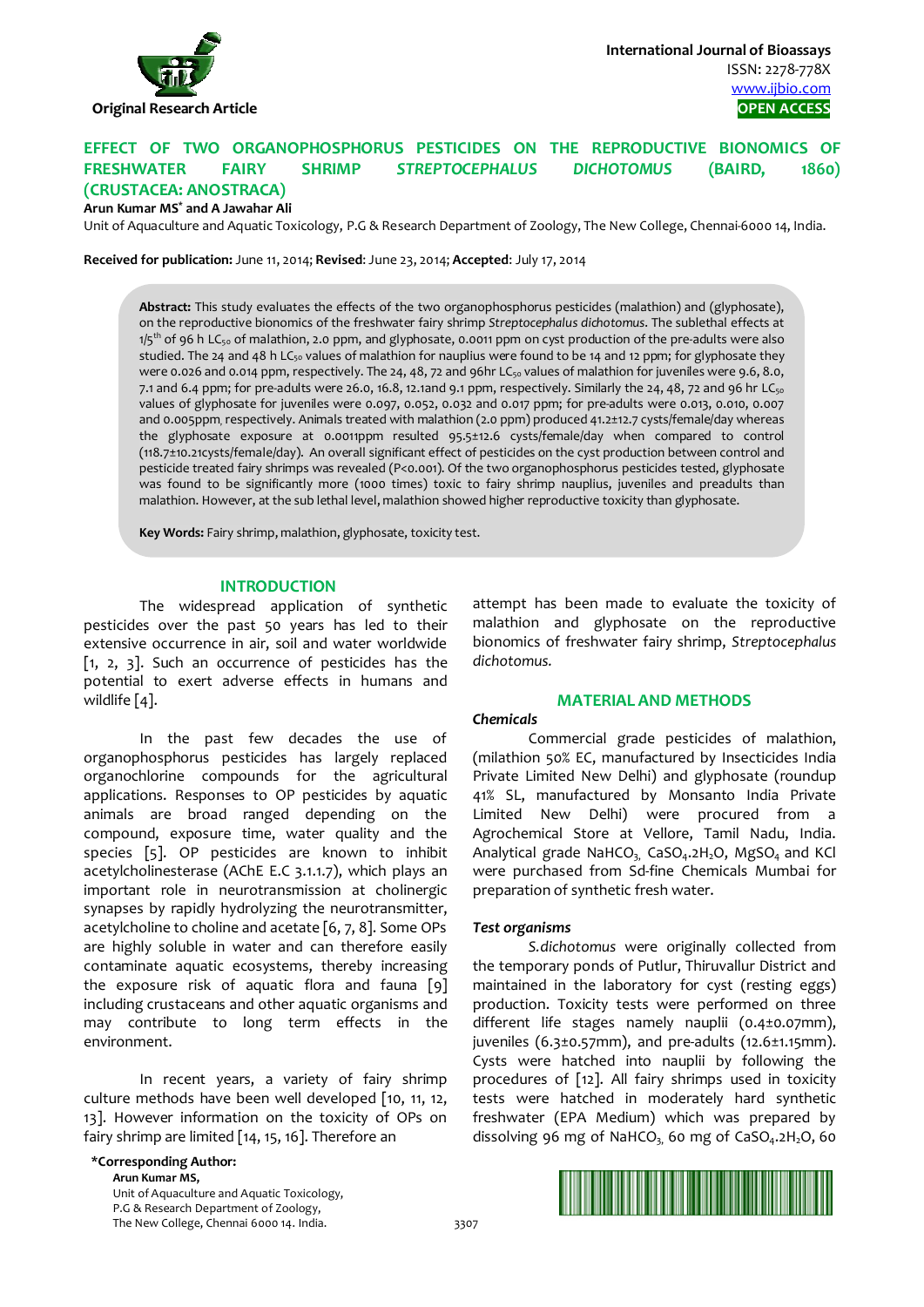mg of  $MgSO<sub>4</sub>$  and 4 mg of KCl per litre of distilled water [17]. Cysts were placed in a 100 mL conical flask with 50 mL of synthetic freshwater and hatched with fluorescence light illumination at 27ºC [18]. The freeswimming nauplii (24 h old) were randomly selected for toxicity tests. Juveniles and sexually matured preadults of *S. dichotomus* were reared in clean glass tanks containing ten litres of dechlorinated tap water with adequate aeration. The fairy shrimps were fed with a mixture of *Spirulina* powder and dried yeast dissolved in dechlorinated tap water [19].

## *Static acute toxicity test*

Toxicity tests were conducted in polystyrene 24 well plates (2.0mL capacity); stock solutions of malathion and glyphosate were prepared in synthetic freshwater and its dilutions were made as per the requirements. Based on the range finding tests, five desired concentrations of each pesticide, 10, 20, 40, 60 and 80 ppm for malathion and 0.01, 0.02, 0.03, 0.04 and 0.05 ppm for glyphosate were selected, ten nauplii per well were allowed in 2.0ml of test solution; experiments were carried out in triplicates. The nauplii were not fed during the exposure period. Animals were recorded as being dead if no discernible movements were observed during 10 seconds of observation period under a dissection microscope.

Ninety six hour static bioassays were conducted with fairy shrimp juveniles and pre-adults in 250 mL plastic disposable cups. The following malathion and glyphosate concentrations were tested: 5, 10, 15, 20 and 25 ppm, 10, 20, 40, 60 and 80 ppm; 0.02, 0.04, 0.06, 0.08 and 0.1 ppm, 0.005, 0.01, 0.015, 0.02 and 0.025 ppm on juveniles and pre-adults, respectively. Test animals without toxicant served as control. Three replicates for each concentration (with 10 test organisms each in 100 mL test solutions) were tested. During exposure no food was offered to test organisms.

The mortality of the nauplii, juveniles and preadults were checked after specific periods of exposure (24, 48, 72, and 96 hrs). At the end of each test, the number of dead animals were counted and discarded. The  $LC_{50}$  values were calculated using probit analysis method [20].

# *Chronic toxicity tests*

Chronic toxicity tests were carried out over a period of 30 days. Test animals (1:1 sex ratio) were introduced into test vessels of 250 mL disposable cups containing 100 mL test solution. Continuous aeration was provided throughout the experiment and the medium was renewed 100% on daily basis with appropriate level of each pesticide. The animals were fed with a mixture of 10 mg *Spirulina* powder and yeast granules dissolved in 1 litre dechlorinated water [21]. Based on 96 hr  $LC_{50}$  (malathion, 9.1 ppm; glyphosate 0.0055ppm), the fairy shrimp pre-adults were exposed to a sub-lethal concentration of  $(1/5^{\text{th}}$  of 96 hrs LC<sub>50</sub>) malathion (2.0ppm) and glyphosate (0.0011 ppm). A control without any pesticide was also concurrently maintained. Every 24 hrs the cysts were collected using 120µ sieve and carefully counted under dissection microscope and fecundity rate of per female per day was recorded.

# *Statistical Analysis*

Data on % mortality were used to calculate the 24, 48, 72 and 96 hr  $LC_{50}$  by probit analysis [20]. Data obtained from chronic tests were subjected to repeated measures analysis of variance to detect the significant difference (P < 0.001) on cyst production between treated and control groups using SPSS 13.0 [22].

### **RESULTS AND DISCUSSION**

## *Acute toxicity of malathion and glyphosate to the fairy shrimp nauplii, juveniles and pre-adults*

As shown in Table 1, the 24 hr and 48 hr  $LC_{50}$ values (with 95% confidence limits) of malathion and glyphosate to fairy shrimp nauplii were found to be 14.1 and 12.3 ppm and 0.026 and 0.014 ppm, respectively. After 24, 48, 72 and 96 hrs exposures, the  $LC_{50}$  values (with 95% confidence limits) of malathion to the juveniles were found to be 9.6, 8.0, 7.1 and 6.4 ppm, respectively, and the  $LC_{50}$  values to pre-adults were found to be 26.0, 16.8, 12.1 and 9.1 ppm, respectively. The 24, 48, 72 and 96 hr  $LC_{50}$  values of glyphosate to the juveniles were 0.097, 0.052, 0.032 and 0.017 ppm, respectively, and to pre-adults were 0.013, 0.010, 0.007 and 0.005 ppm, respectively. According to Lahr *et al.,*  [14] the 48hr LC<sub>50</sub> value of malathion was found to be 67.7 ppm in S. sudanicus nauplii. Whereas the 24hr LC<sub>50</sub> value of malathion in *S. proboscidius* nauplii was reported to be  $81.5$  ppm  $[23]$  and  $6.4$  ppm  $[15]$ . Likewise, Ripley et al.,[16] observed that 24hr LC<sub>50</sub> value of malathion for *Branchinecta sandiegonensis* was 24.5 ppm. These values were higher than the 48hr  $LC_{50}$ value estimated for *S. dichotomus* in the present study.

Sidharta  $[24]$  reported a 48hr LC<sub>50</sub> value of 1.00 ppm for malathion (Technical grade) to *Artemia salina*. Nelson and Roline [25] documented a 24hr  $LC_{50}$  value of 0.00318 ppm for *Ceriodaphnia dubia.* However, Jensen and Gaufin [26] found out a 96 hr LC $_{50}$  value of 50 ppm for stonefly naiads. Post [27] documented the toxic effects of malathion on different species of fish and reported its 96hr  $LC_{50}$  values: fatheathed minnow (9.0 ppm), largemouth bass (0.285 ppm) and rainbow trout (0.17 ppm). Goodman *et al.,* [28] found that the 96hr LC<sub>50</sub> for estuarine mysid Mysidopsis Bahia varied with the age of the test animals and ranged from 2.6 to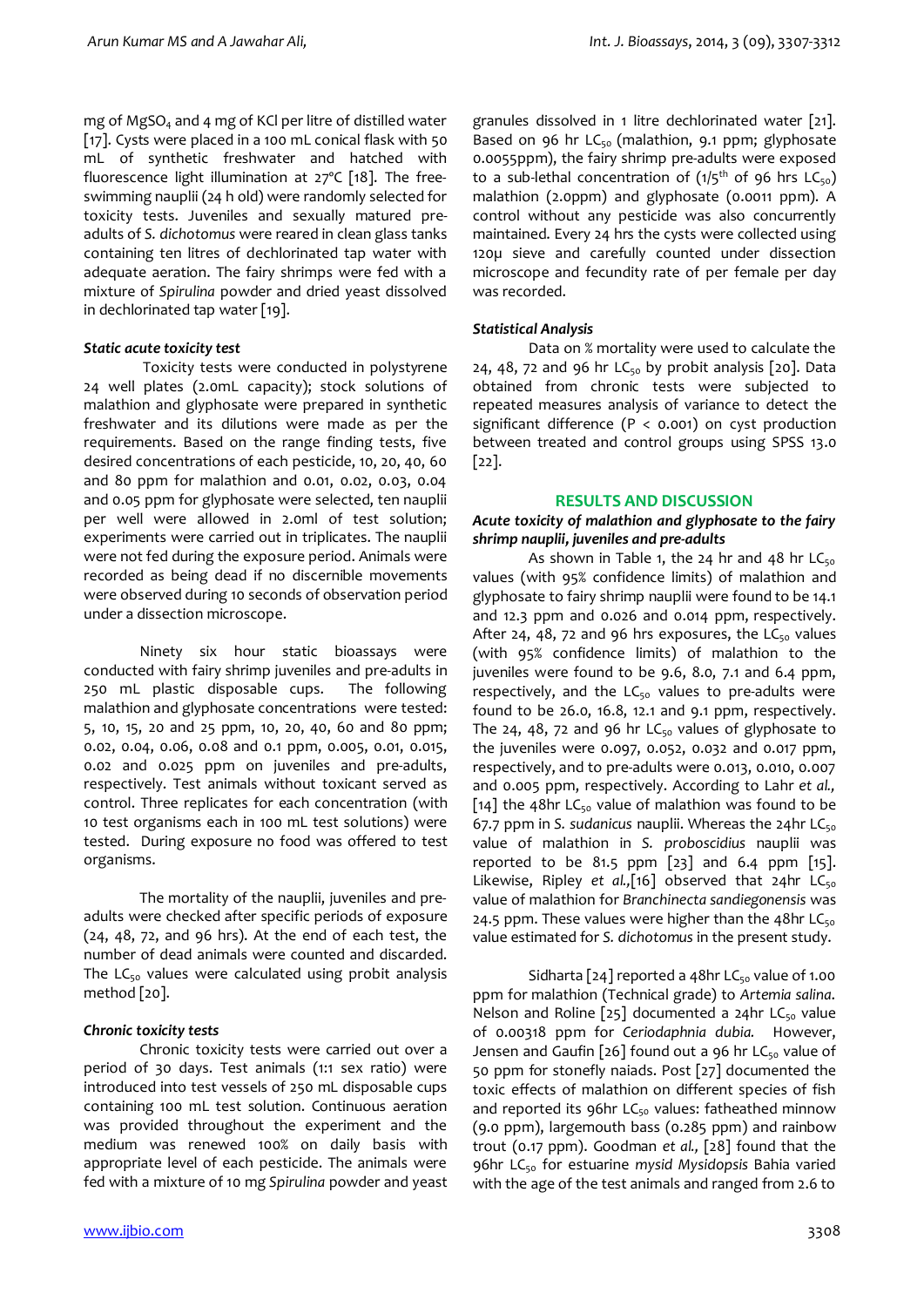3.1 ppm. The  $48$ hr LC<sub>50</sub> of technical grade and commercial grade malathion to *D. magna* were 0.028 ppm and 0.003 ppm, respectively [29]. In an earlier study, Lahr [30] opined that the fairy shrimp *S. sudanicus* was most sensitive to a variety of insecticides.

**Table 1:** Median lethal concentrations (ppm) (with 95% confidence limits) of malathion and glyphosate to different stages of fairy shrimp, *S. dichotomus* 

| Pesticide           | Life           | <b>Exposure duration</b> |            |            |            |
|---------------------|----------------|--------------------------|------------|------------|------------|
|                     | stage          | 24hr                     | 48hr       | 72hr       | 96hr       |
| Malathion<br>(ppm)  | Nauplii        | 14.1                     | 12.3       |            |            |
|                     |                | $(11.85 -$               | $(10.28 -$ | (no data)  | (no data)  |
|                     |                | 16.87)                   | 14.93)     |            |            |
|                     | Juveniles      | 9.6                      | 8.0        | 7.1        | 6.4        |
|                     |                | $(8.83 -$                | $(6.68 -$  | $(6.44 -$  | $(5.94 -$  |
|                     |                | 10.47)                   | 8.81)      | 7.97)      | 7.05)      |
|                     | Pre-<br>adults | 26.0                     | 16.8       | 12.1       | 9.1        |
|                     |                | $(23.15 -$               | $(14.48 -$ | $(10.44 -$ | $(7.93 -$  |
|                     |                | 29.21)                   | 19.58)     | 14.02)     | 10.57)     |
| Glyphosate<br>(ppm) | Nauplii        | 0.026                    | 0.014      |            |            |
|                     |                | $(0.021 -$               | $(0.012 -$ | (no data)  | (no data)  |
|                     |                | 0.031)                   | 0.016)     |            |            |
|                     | Juveniles      | 0.097                    | 0.052      | 0.032      | 0.017      |
|                     |                | $(0.066 -$               | $(0.040 -$ | $(0.026 -$ | $(0.015 -$ |
|                     |                | 0.142)                   | 0.068)     | 0.038)     | 0.020)     |
|                     | Pre-<br>adults | 0.013                    | 0.010      | 0.007      | 0.005      |
|                     |                | $(0.013 -$               | $(0.009 -$ | $(0.006 -$ | $(0.004 -$ |
|                     |                | 0.014)                   | 0.012)     | 0.008)     | 0.006)     |

Very little information is available on acute toxicity of glyphosate on fairy shrimp. As summarized in the Table 1, the 24 and 48hr  $LC_{50}$  values for *S. dichotomus* nauplii and 96hr LC<sub>50</sub> values for juveniles and pre-adults were determined as 0.026 and 0.014 ppm for nauplii and 0.017 ppm for juveniles and 0.005 ppm for pre-adults, respectively. From these results it is clear that glyphosate was more toxic to test organisms than that of malathion. A previous study conducted by Fochtman *et al.,*[31] has demonstrated that the 24hr LC50 value for glyphosate on *T. platyurus* was 0.35 ppm. While 24hr LC<sub>50</sub> value of glyphosate on *B*. *sandiegonensis* was 0.0118 ppm [16]. Whereas Boonsoong and Bullangpoti [32] reported a 24hrs  $LC_{50}$ value of 0.319 ppm for glyphosate on *B. thailandensis*  nauplii.

According to Alberdi *et al.*,[33] the 48hr LC<sub>50</sub> value of glyphosate was found to be 42 ppm in *D. magna*. However, Raipulis *et al.,*[34] have reported almost five times higher  $48$ hr LC<sub>50</sub> for the same species (250 ppm). Likewise, Servizi *et al.,*[35] reported a 96hr LC<sub>50</sub> value 25.5 ppm for glyphosate to *D. pulex.* The 96hr  $LC_{50}$  values for juveniles and pre-adults of the present study were lower than 96hr  $LC_{50}$  value of 1.05 ppm for *Oreochromis niloticus* [36]. The LC<sub>50</sub> values observed in this study for different life stages of fairy shrimp exposed against malathion and glyphosate were comparatively lower, which may be due to differences in experimental conditions and species

sensitivity. Further, the results also reveal that the respiratory mechanism and feeding behaviour of juveniles and pre-adults which is different when compare to that of nauplius.

Nauplius requires small quantity of water for their respiration and also for metabolic activity because it possesses yolk protein for their nourishment but in the case of juveniles and pre-adults they require large quantity of water for their respiration and metabolic activity. The continuous intake of pesticide through water which affects the chloride cells present in the throcapods and it also leads to discomfort of respiratory pigment to carry dissolved oxygen in the water and prolonged exposure leads to anorexia condition.

## *Sub lethal effects of malathion and glyphosate on cyst production in the fairy shrimp pre-adults*

The  $1/5^{\text{th}}$  sub lethal effect of malathion (2.0 ppm) and glyphosate (0.0011 ppm) on fairy shrimp pre-adults was also apparent from data on reproductive performance (Fig.1). A significant effect of the toxicity of malathion and glyphosate on the fecundity of test animals was revealed (P < 0.001). In the case of control, the number of cysts produced/female/day ranged between 95.33±7.02 and 135.66±11.6; in the case of test animals exposed to malathion, it varied between 24.33±2.57 and 83.33±5.05; the fecundity of test animals exposed to glyphosate had a minimum of 63.66±6.02 and a maximum of 115.33±8.32.



**Figure 1:** Cyst Production (No. cysts/ female/day) of *S. dichotomus* at sublethal concentration of malathion and glyphosate. Each point represents the mean of three replicates of 3 animals

Test animals exposed to sub lethal concentration of malathion yielded a mean cyst number of 41.2±12.7 cysts/female/day, while those treated with glyphosate produced 95.5±12.6 cysts/female/day, when compared to control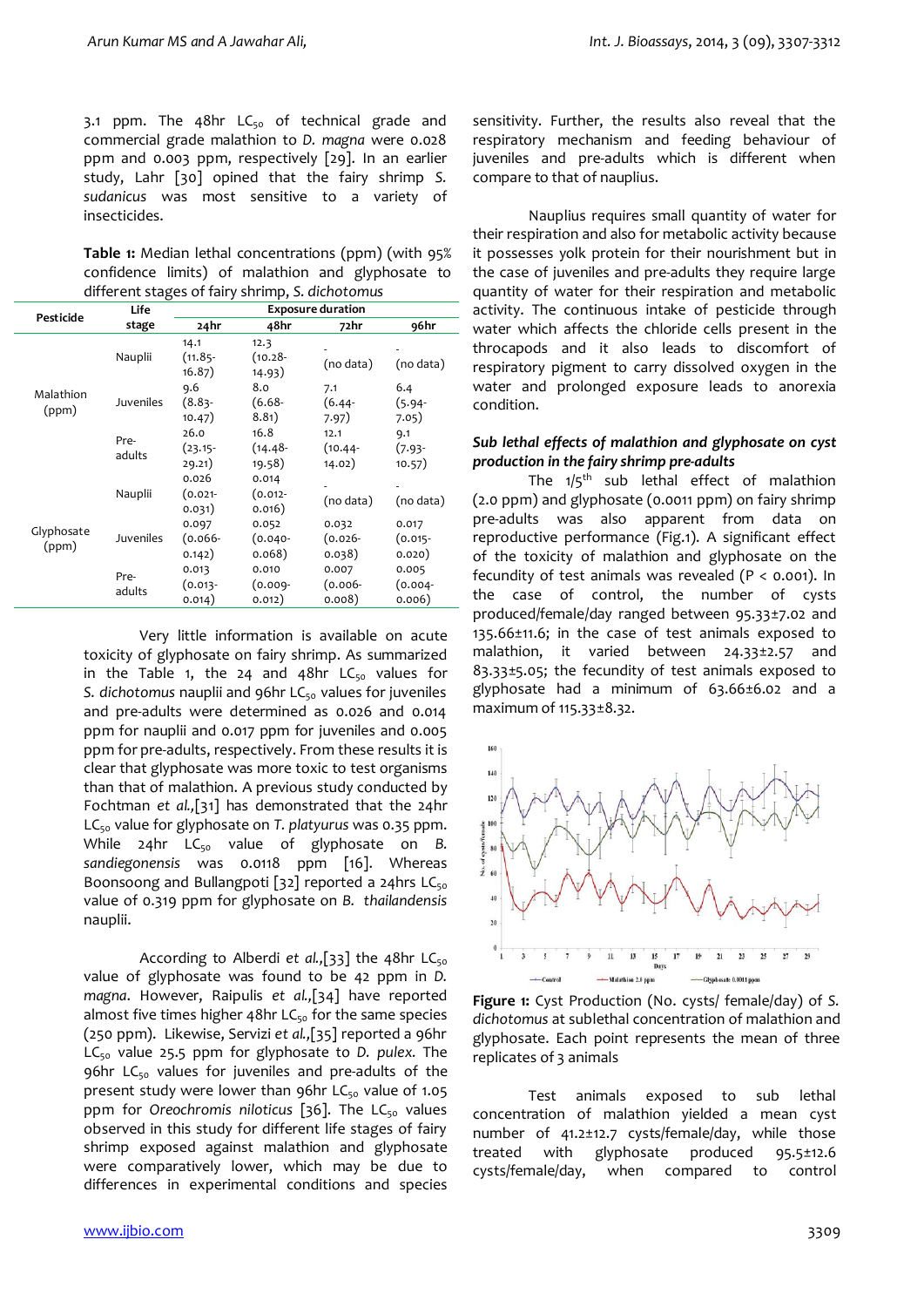(118.7±10.2 cysts/female/day). Cunningham [37] investigated the effects of the insecticide Dimilin (TH 6040) on different life stages of brine shrimp under static renewal test conditions. In one experiment, brine shrimp reproduction was evaluated by exposing brine shrimp pairs and monitoring the number of nauplii produced. Wong *et al.,*[38] observed the reproductive performances of *M. macrocopa* at a sublethal concentration of 0.01µg/L of malathion and reported that the offspring production was reduced to about 40%. Day and Kaushik [39] recorded the reproductive performances of *D. galeata menodotae* when exposed to 0.01 and 0.05 µg/l of fenvalerate. They observed a significant reduction in the number of broods, mean brood size, and no. of young ones produced per female.

A reduction in reproduction was also reported by Ferrando *et al.,*[40] in *D. magna* when animals were exposed to the organophosphorus pesticide, fenitrothion at a concentration of 0.011µg/l and higher. Similarly Villarroel *et al.,*[41] observed the reduction in no. of offspring's in *D. magna* when exposed to tetradifon. Hernandez *et al.,*[42] recorded a decreased offspring production in *D. pulex* and *Diphnanosoma birgei* when exposed to higher concentrations of malathion. In aquatic systems malathion causes many adverse effects on animals such as affecting migration and behavior; inappropriate reproduction timings, decreased growth, abortion, decreased enzyme activities and egg production etc. [43].

To our knowledge, this is the first study focusing on effects of organophosphorus pesticides in freshwater fairy shrimp *S. dichotomus*. Freshwater fairy shrimp is widely used as live food in aquaculture (44, 12, 46, 47, 48, 49, 51, 52]. Thus, effect of organophosphate pesticides on this important anostracan also needs to be taken as a matter of serious concern. Hence, the fairy shrimp *S. dichotomus* could be taken as bioindicators of pesticide contamination and thereby a tool for bio-monitoring in vernal pools. In conclusion, organophosphorus pesticide contamination is risk to aqautic and terrestrial wildlife and this fact should be taken into consideration when this pesticides are used in agriculture and non-agricultural landscapes. Biological methods could be employed for controlling insects and weeds instead of using synthetic pesticides in order to protect the natural environment.

# **ACKNOWLEDGEMENTS**

The authors are thankful to the Management, Principal, The New College Chennai-14 for providing necessary facilities. Thanks are also due to Dr. N. Munuswamy (Professor, Department of Zoology, University of Madras) and Dr. M. Asrar Sheriff (Associate Professor and Head, Department of

Zoology, The New College, Chennai-14) for their comments and positive criticisms on the manuscript.

### **REFERENCES**

- 1. Kolpin DW, JE, Barbash, RJ, Gilliom, Occurrence of pesticides in shallow groundwater of the United States: initial results from the National Water Quality Assessment Program. Environ. Sci. & Tech., 1998, 32: 558-556.
- Gilliom RJ, JE, Barbash DW, Kolpin AJ, Larson, Testing water quality for pesticide pollution Environ. Sci. Techn., 1999, 33(7), 164A-169A.
- 3. Kumari B, VK, Madan TS, Kathpal, Pesticide residues in rain water from Hisar, India. Environ. Monit. & Assess., 2007, 133(1-3), 467-471.
- 4. Sarma SSS, S, Nandini, Review of recent Ecotoxicological studies on cladocerans Journal. Environ. Sci. & Techn., 2007, 41(17), 6124-6128.
- 5. Richmonds RC, Dutta HM, Effect of malathion on the brain acetylcholinesterase activity of bluegill sunfish *Lepomis macrochirus*. Bull. Environ. Contam. & Toxico., 1992, 49:431-435.
- 6. Ozmen M, S, Sener A, Mete H, Kucukbay, In vitro and in vivo acetylcholinesterase- inhibiting effect of new classes of organophosphorus compounds. Environ. Toxico. & Chem., 1999, 18: 241-246.
- 7. Fulton MH, PB Key, Acetylcholinesterase inhibition in estuarine fish and invertebrates as an indicator of organophosphorus insecticides exposure and effects. Environ. Toxico. Chemo., 2001, 20: 37-45.
- 8. Pfeifer S, Deris S, Dippner JW, Effect of temperature and salinity on acetylcholinestease activit, a common pollution biomarker, in *Mytilus* sp. From the south Western Baltic Sea. J. Exper.l Mar. Bio. & Eco., 2005, 320(1): 15: 93-103.
- 9. Agdi K, A, Bouaid AM, Esteban PF, Hernando A, Azmani C, Camara, Removal of atrazine and four organophosphorus pesticides from environmental waters by diatomaceous earth remediation method*.* J. Environ. Monit., *2000,* 2: 420-423.
- 10. Brendonck L, Uyttersport G, Persoone G, A culture system for fairy shrimps (Crustacea: Anostraca). Aquacul. Eng., 1990, 9(4) pp. 267-283.
- 11. Ali AJ, L, Brendonck, Evaluation of agro-industrial wastes as diets for culture of the fairy shrimp *Streptocephalus proboscideus* (Crustacea: Anostraca). Hydrobio., 1995, 298, 168-173.
- 12. Ali AJ, HJ, Dumont, Larviculture of the fairy shrimp, *Streptocephalus proboscideus* (Crustacea: Anostraca): effect of food concentration and physical and chemical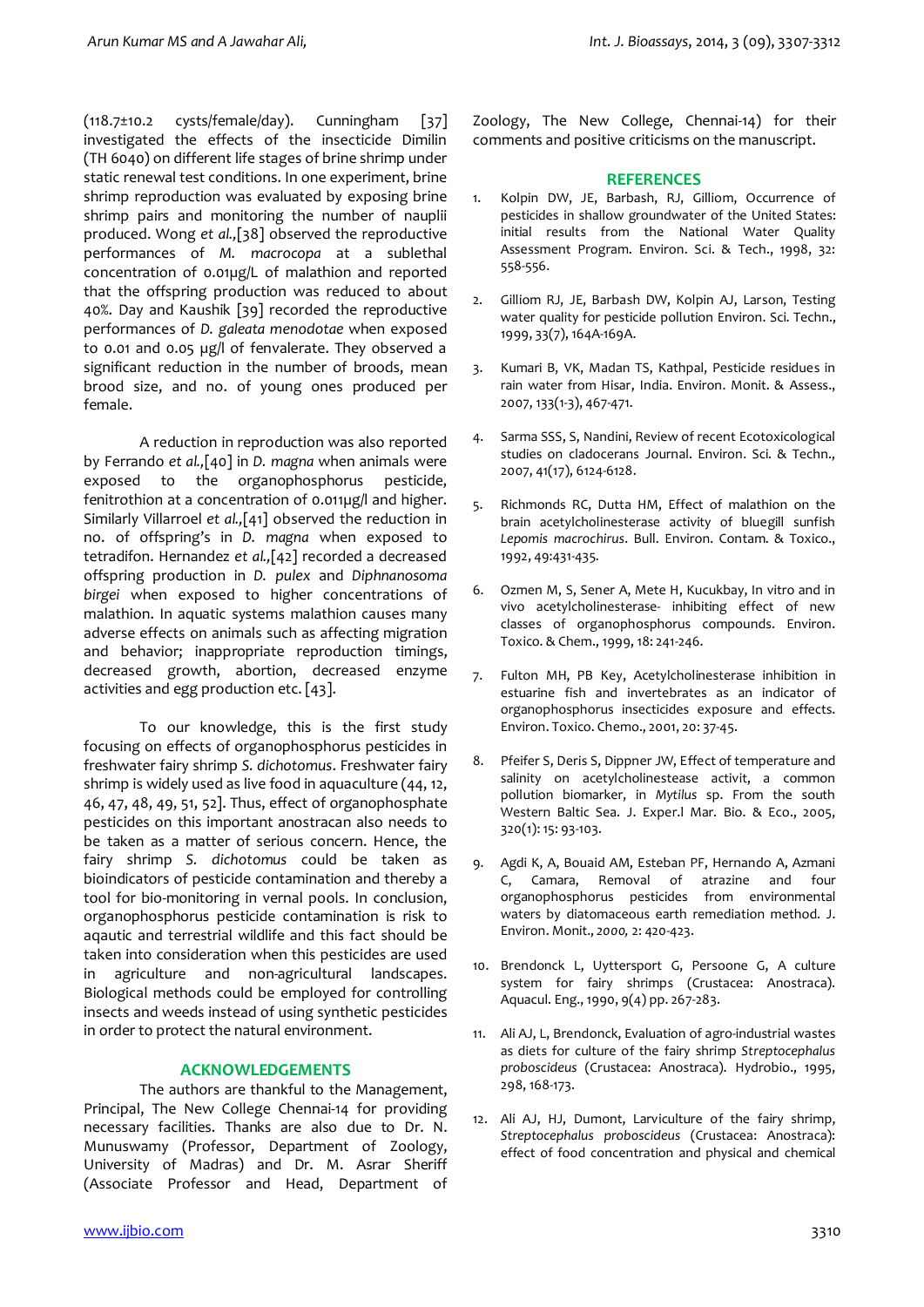properties of the culture medium, Hydrobio., 1995, 298: 159-165.

- 13. Asgari SM, A, Jawahar Ali MS, Arun Kumar, Studies on the larviculture of the freshwater fairy shrimp *Streptocephalus torvicornis* (Anostraca: Crustacea). Int. J. Pharma & Bio Sci., 2014, 5(1): (B) 331-341.
- 14. Lahr J, A, Badji S, Marquenine E, Schuiling KB, Ndour O. Diallo JW, Everts, Acute toxicity of Locust insecticides to two indigenous invertebrates from sahelian temporary ponds. Ecotoxico. & Environ. Safe., 2001, 48: 66-75.
- 15. Verschueren K, Hand book of Environmental Data on organic chemicals, fourth edition. John Wiley & sons, New York, 2001.
- 16. Ripley BJ, KC, Davis BJ, Carter M, Simovich, Toxicity of Malathion and Roundup to the San Diego fairy shrimp. Transa. West. Sec. Wildlife Soc., 2003, 38/39 13-21.
- *17.* Sarma SSS, Lynda Beladjal S, Nandini Gerardo Ceronn-Martinez Karina Tavera- Briseno, Effect of salinity stress on the life history variables of *Branchipus schaefferi.*  Biomed Cent., 2005, pp1-7*.*
- 18. Erikson C, D, Belk, Fairy shrimps of California's Puddles, Pools, and Playas. Mad River press, Eureka, California, 1987, 211 pp.
- 19. Alejandro M, Maeda Martinez H, Obregon, Barboza HJ, Dumont, Laboratory cultures of fairy shrimps using baker's yeast as basic food in a flow throw system. Hydrobio., 1995, 298:141-157.
- 20. Finney DJ, Probit Analysis, 2<sup>nd</sup> Edn. Cambridge university press, London, 1964.
- 21. Chawah TS, JY, Loh S, Hiiy, Acute and chronic effects of the insecticide. Endosulfan on freshwater cladoceran, *Moina macrocopa* Straus. Bull. Environ. Contam. &Toxico., 2007, 79:557-561.
- 22. George D, P, Mallery, SPSS for windows Step by Step a Simple Guide and Reference 13.0 update sixth Edition Pearson Education, Inc, 2006.
- 23. Crisinel A, D, Delaunay J, Rossel H, Tarradellas H, Meyer P, Saiah C, Vogel Delisle C, Blaise, Cyst based ecotoxicological tests using anostracans: Comparison of two species of *Streptocephalus*. Environ. Toxico. & Water quality, 1994, 9: 317-326.
- 24. Sidharta RB, Effects of Malathion on Brine shrimp (*Artemia salina* L.). A preliminary lethal toxicity test. Biota, 1997, 11(2) 61-66.
- 25. Nelson S, RA, Roline, Evaluation of sensitivity of rapid toxicity tests relative to daphnid acute lethality tests. Bull. Environ, Contam. & Toxico., 1998, 60:292-299.
- 26. Jensen LD, AR, Gaufin, Effects of ten organic insecticides on two species of stonefly naiads. Tran. of the Amer. Fish. Soc., 1964, 93, 27.
- 27. Post G, Diseases caused by Toxic substances Chapter XI. Text book of Fish Health (Revised Expanded) T.F.H. Publications, 1987, pp. 250-284.
- 28. Goodman LR, GM Cripe PH, Moody PG, Halsell, Acute toxicity of malathion, tetrabromobisphenol-A and tributyltin chloride to mysids (*Mysidopsis bahia*) Bull. Environ. Contam. & Toxico., 1988, 41, 746.
- 29. Rassoulzadegan M, Akyurtlakli N, An investigation on the toxic effects of malathion organophosphate insecticide) on the *Daphnia magna* Straus, 1820 (Crustacea: Cladocera). Turk. J. Zoo., 2002, 26: 349-355.
- 30. Lahr J, An ecological assessment of the hazard of eight insecticides used in Desert locust control, to invertebrates in temporary pond in the Sahel. Aquatic Ecol., 1998, 32: 153-162.
- 31. Fochtman PA, Raszka E, Nierzedska, The use of conventional bioassays, microbiotests, and some "rapid" methods in the selection of an optimal test battery for the assessment of pesticides toxicity. Environ. Toxico., 2000, 15:376-384.
- 32. Boonsoong B, V, Bullangpoti, Acute toxicity of roundup and carbosulfan to the Thai fairy shrimp, *Branchinella thailandensis*. Commun. Agricu. & appl. Biology. Sci., 2012, 77(4): 431-437.
- 33. Alberdi JL, ME, Saenz WD, Dimarzio MC, Trotorelli, Comparative Acute toxicity of two Herbicides, Paraquat and Glyphosate, to *Daphnia magna* and *D. spinulata*. Bull. Environ. Contam. & Toxico., 1996, 57:229-235.
- 34. Raipulis J, MM, Toma M, Balode, Toxicity and genotoxicity testing of roundup proceedings of the Lat. Acad. Sci. Sec., 2009, B, (63): 29-32.
- 35. Servizi JA, RW, Gordon DW, Martens, Acute toxicity of garlon 4 and roundup herbicides to Salmon, daphnia and trout. Bull. Environ. Contam. &Toxico., 1987, 39:15-22.
- 36. Ayoola SO, Toxicity of Glyphosate Herbicide on Nile Tilapia (*Oreochromis niloticus*) juvenile. African J. Agricul. Res., 2008, 3 (12), pp. 825-834.
- 37. Cunningham PA, Effects of Dimilin (TH 6040) on reproduction in brine shrimp, *Artemia salina*. Environ. Entom., 1976, 5(4), 701-706.
- 38. Wong CK, KH, Chu FF, Shum, Acute and chronic Toxicity of Malathion to the freshwater cladoceran *Moina macrocopa*. Water, Air and soil pollution, 1995, 84: 399- 405.
- 39. Day K, Kaushik NK, An assessment of the chronic toxicity of synthetic pyrethriod, fenvalerate, to *Daphia galeata mendotae*, using life tables. Environ. Poll., 1987, 44, 13-26.